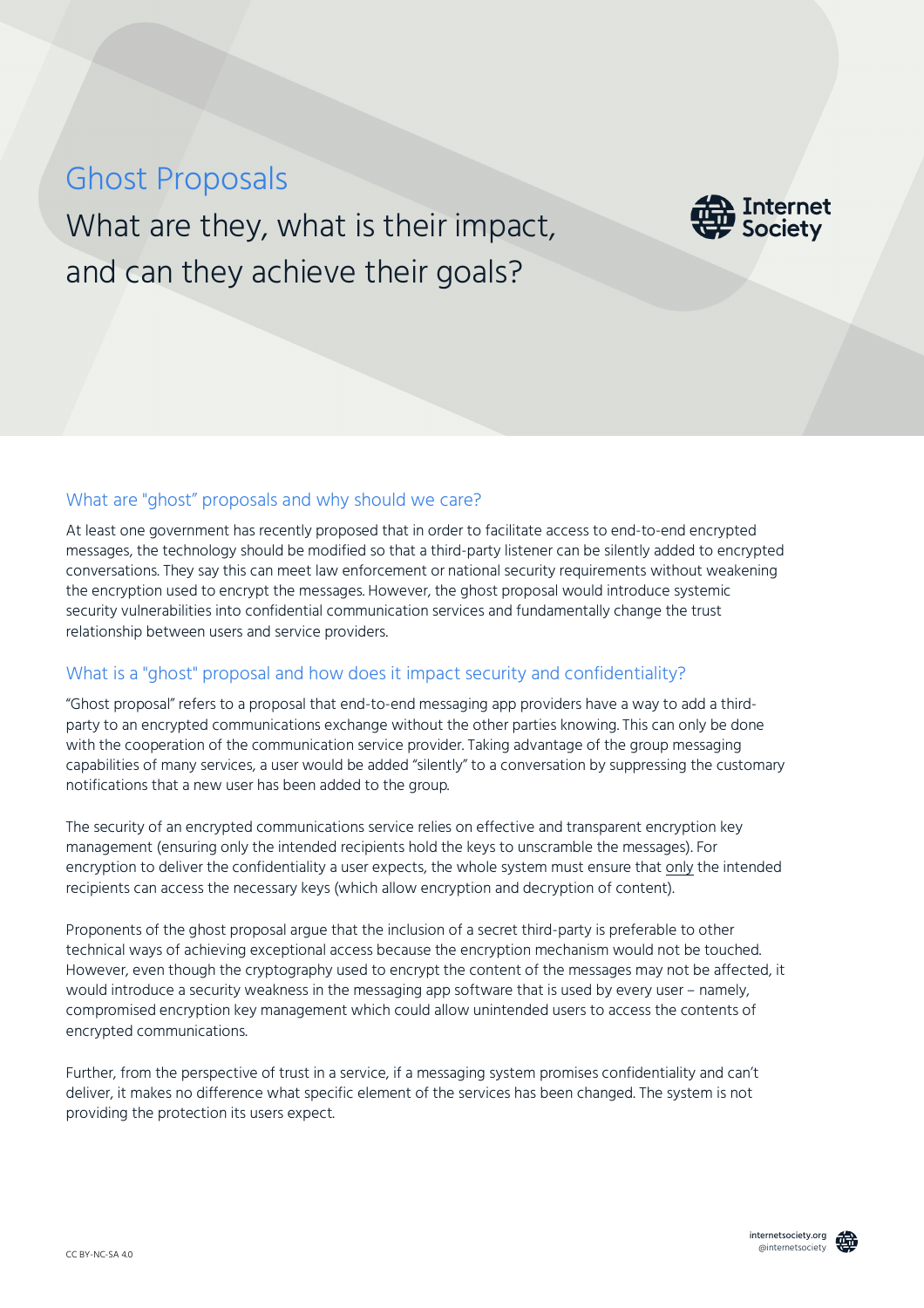# "Ghost" proposals in practice: silent listeners in group chats

In an end-to-end encrypted (E2E) group messaging system, the service provider manages the secure distribution of keys to users. This service is largely hidden from the end-users to enable a simplified user experience, but users are informed when someone is added to a group chat. E2E group messaging relies on this service to ensure that the intended users are added to a group message and no unintended or unknown users are able to decrypt the communications, including the service providers themselves.

Key distribution is complex. For example, an encrypted chat service must also securely update a user's keys when they reinstall the app, or change devices, but want to stay in the same groups.

The ghost proposal alters the key distribution process by secretly distributing keys to people not in the group chat, allowing rogue group members to eavesdrop on the conversation. The ghost proposal would also require service providers to suppress notifications to users that new, unauthorized third parties have access to their communications.

## Problems with the ghost proposal

It undermines the purpose of E2E encryption: "Secure" communication systems are comprised of multiple, interlocking parts – of which encryption is an essential piece but not the only important one. Managing encryption keys and the overall trustworthiness of the system are critical elements of a secure E2E communications system. Even if the ghost proposal would not modify the encryption algorithms used by endto-end messaging apps to encrypt and decrypt the messages, they would introduce a systemic security vulnerability into those services that would adversely impact all users, including business and government users. These proposals undermine key management and trustworthiness of the system, with the result that supposedly confidential communications between the sender and receiver may no longer be confidential, and are less secure.

It creates vulnerabilities for criminals to exploit: In order for third parties to be silently added to communications for even a single target, a service provider would need to alter the service for all users to enable this ability. This introduces an intentional vulnerability into the system that if discovered, exploited, or replicated, could be abused by unintended third parties (such as criminals, rogue employees, or hostile governments) to eavesdrop on communications.1 Since E2E encrypted communications are essential to all aspects of our society including national security, law enforcement, and business, this creates an unacceptable and needless risk.

It creates new technical and process challenges: Adding further technical complexity to an already complex process of secure key management risks creating unintentional vulnerabilities that could be exploited by malicious actors. Effectively and securely managing authorized silent access to communications is a daunting and potentially problematic task. Organizations, including governments, have had difficulty making sure sensitive data remains secure and confidential. These capabilities would need to be secured, not only from criminals who wish to exploit them, but from rogue employees and foreign adversaries.

Criminals will move to another service: E2E encrypted communications systems exist outside the jurisdiction of any one government. A truly determined criminal would be able to switch away from services known or suspected to be implementing the ghost proposal to avoid getting caught.

Mission creep - it could be used for many things: The ghost proposal is not selective by design. It introduces vulnerabilities to the key exchange and notification protocols, and could be used in ways unintended by its proponents (e.g. to monitor members of the press, political parties or others).

j



<sup>1 &</sup>quot;The Athens Affair" is just one example. https://spectrum.ieee.org/telecom/security/the-athens-affair